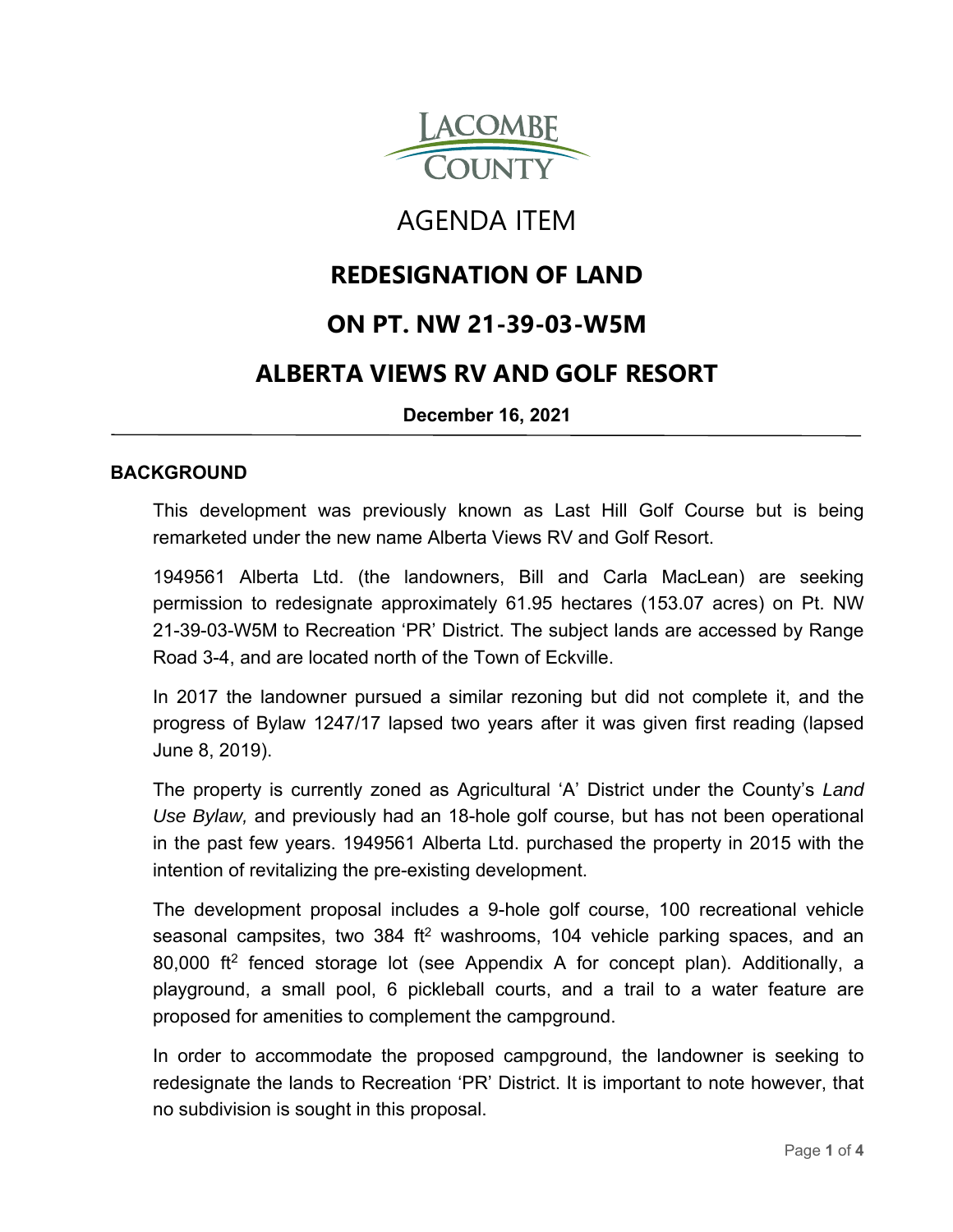### **DEVELOPMENT CONCEPT**

The developer's Concept Plan is attached as Appendix A.

The Traffic Impact Assessment (TIA) indicates the increased traffic is significant at 491 vehicles per day, and the developer will be required to upgrade Range Road 3-4 from the south end of the proposed development north to the Last Hill Road.

Water servicing the RV sites will come from a newly drilled water well that is licensed for use for up to 160 units. Water distribution will be through underground water mains with a service stub at each site. The developer has obtained a license under the *Water Act* issued by Alberta Environment and Parks.

Sanitary servicing will be a service stub at each site, draining through a common sanitary main to a large holding tank. The tank will be periodically sucked empty, depending on use and the number of units occupied.

Due to the nature of the proposed development, there will be very little increase in stormwater flows. However, water quality will need to be maintained, along with the predevelopment flow rates. The site will utilize a combination of grass ditches/swales and centerline drained roadways to convey stormwater to the stormwater management pond. This pond will detain the water, as its outlet will be designed to restrict outflow to the predevelopment rate. The pond will also provide time for suspended solids to settle out prior to discharge.

There is an oilfield waste processing site in the southeast corner of the parcel, approximately 450 metres (1475 feet) away from the proposed campground.

# **POLICY CONSIDERATIONS**

The subject property is within the boundary of the *Town of Eckville/Lacombe County Intermunicipal Development Plan (IDP)*. As shown on *Map 2 – Future Land Use Concept Map*, the subject land is identified as recreational land, and as such can be considered for development.

The development will further be required to be consistent with the County's *Municipal Development Plan* and *Land Use Bylaw*.

It will be a requirement of the Development Agreement that Range Road 3-4 is upgraded to a "Residential Subdivision – Main Access Road Standard", as per the *Lacombe County Standards Manual*.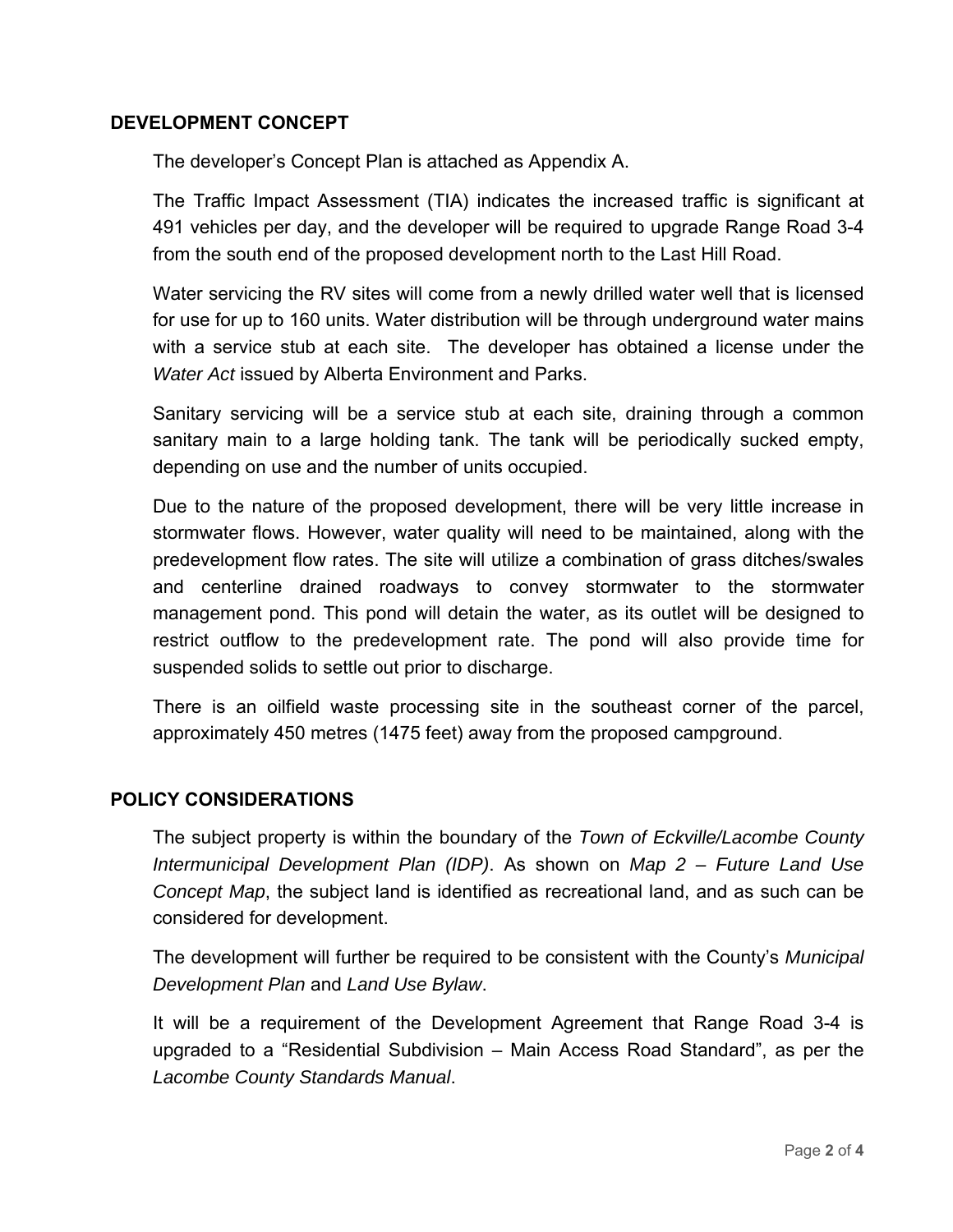The minimum setback from the waste processing site in the southeast corner of the parcel is 100 metres (328 feet). The proposed location for the campground is not located within this setback.

## **LEGISLATIVE RESPONSIBILITIES**

The *Municipal Government Act* gives Council the sole authority and responsibility to consider amendments to the *Land Use Bylaw*. In dealing with any request to change the land use zoning of a parcel of land, Council is required to consider:

- $-$  the suitability of the land for the intended use; and
- $-$  the compatibility of the intended use with other uses, both existing and proposed, in the surrounding area.

Council is also expected to consider how the proposed zoning change conforms to the *Municipal Development Plan* and any other local plans that Council has adopted, which affect the land.

#### **ANALYSIS**

The proposed redesignation does not generally conflict with the *Town of Eckville/Lacombe County IDP*, or the County's *Municipal Development Plan* and *Land Use Bylaw*.

The proposal is not expected to conflict with any surrounding land uses as the current development had been previously operational.

During the previous rezoning application, Council discussed the potential development of a trail to provide connection from the proposed campground to the Town of Eckville trail. At the time, Council decided not to make it a requirement of the rezoning that a trail be constructed south to connect to the Town of Eckville's existing trail system.

### **COUNTY PROCESS**

The County's *Multi-Lot Development Proposals: Guide to the Approval Process* outlines the process that developers are required to follow as part of their application for rezoning and subdivision for multi-lot residential development.